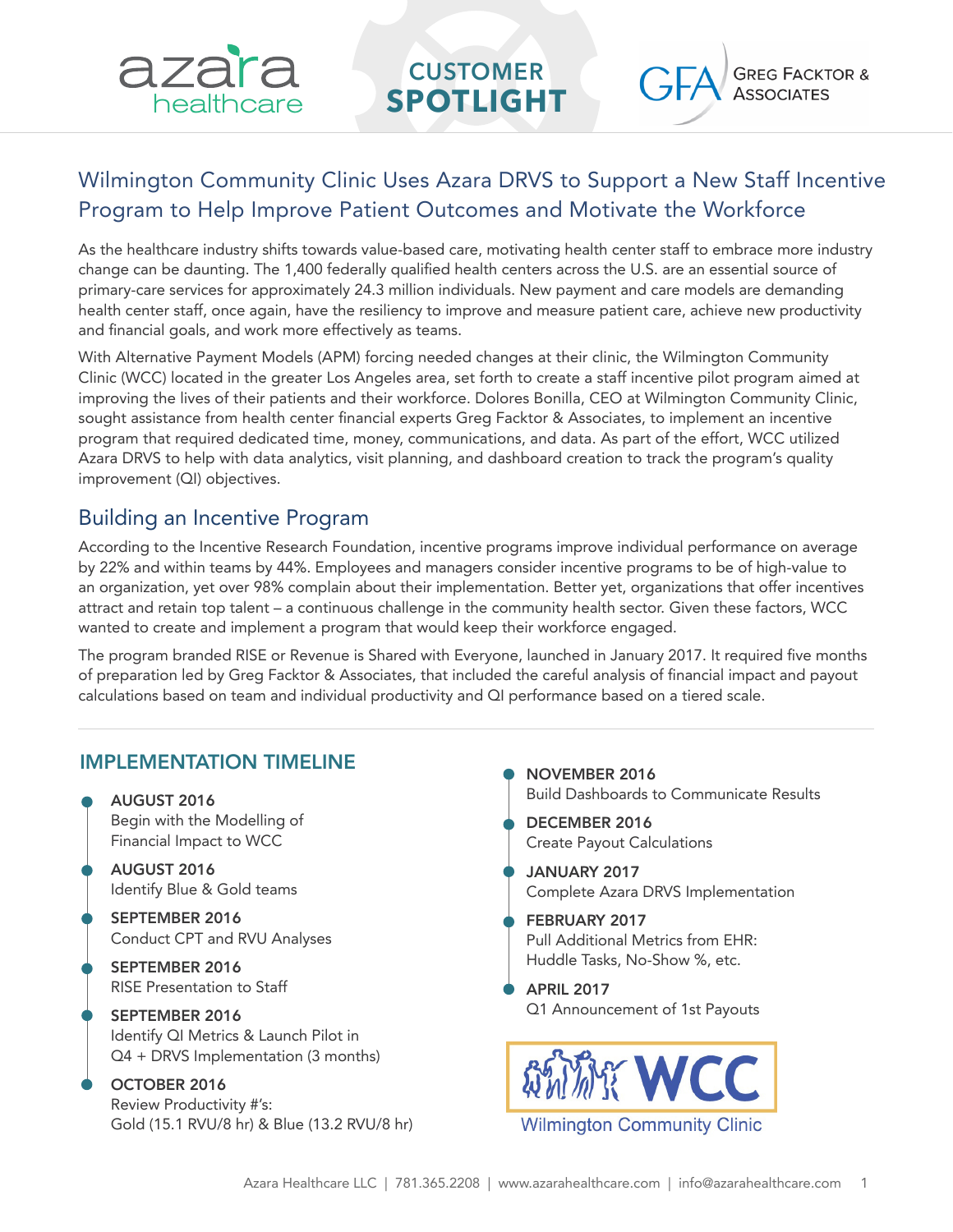# Program Building Blocks

Four provider teams were identified and made up of WCC primary care, dental, and behavioral health providers and supporting and administrative staff members.

- Team GOLD ½ primary care and ½ behavioral health
- Team BLUE ½ primary care and ½ behavioral health
- Team DENTAL Dental providers and staff only
- Team SUPPORT WCC Administration, O&E, and Finance

The productivity measure equaled the average number of visits by providers for an eight-hour shift. RISE used the national benchmark of three patients per hour and adjusted for patient complexity by using Relative Value Units (RVUs) of care delivered, which allowed them to incorporate patient complexity into the productivity calculations – a much needed factor in community health.

Next, WCC chose quality measures for patient outcomes determined by HRSA and CMS and allowed the team to choose relevant measures. The measures were then submitted to leadership for approval and evaluated based on two criteria. One – if they could show improvements in care quality and two – if the metric could be easily measured and trusted. Once approved, team participation and tracking went into effect.

Combining the quality measures, productivity goals, and a points-driven patient visit flash survey, program participants could earn between \$200 and \$1,600 per month for meeting or exceeding targets. Payouts were determined by seniority at the clinic and their full-time equivalent (FTE) status. The following are the measures and metrics set forth for the pilot.

### PRIMARY CARE - MEASURES/METRICS DENTAL - MEASURES/METRICS

BMI Screening and Follow-Up 18-64 Years (NQF 0421-CMS69v4)

Nephropathy Screening (HEDIS CDC)

Screening for Clinical Depression and Follow-Up Plan (NQF 0418)

Child Weight Screening/BMI/Nutritional/Physical Activity Counseling (NQF 0024 modified)

Cervical Cancer Screening (NQF 0032)

Colorectal Cancer Screening (HEDIS COL)

Team's No Show % Jan-Jun 2017

Huddle Tasks Q1 2017

Confirmed Appointments

Overtime: # Times Overtime (Once for Allowance)

No Show %

Dental Sealants

### BEHAVIORAL HEALTH - MEASURES/METRICS

No Show Rate

Appointment Confirmation

Depression Screening Rate

Patients with Follow-Up Plan Documentation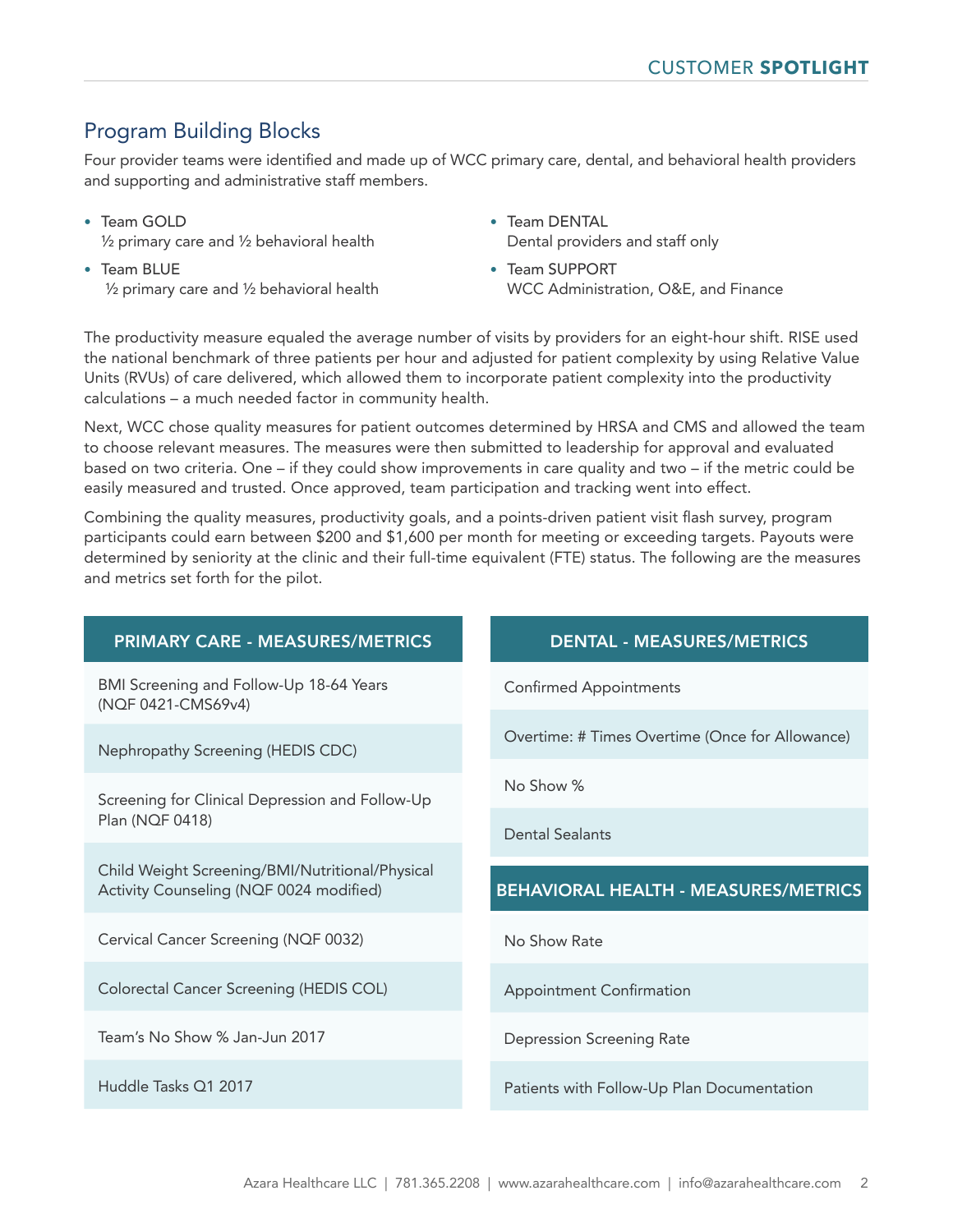# Data Is King

The incentive program's reporting needed to extract data from several different sources and was used to create an extensive array of dashboards driven by Azara DRVS and Tableau. The data included:

- Encounters by provider and day
- Charge data by procedure codes to load RVU's
- Appointment data from the practice management application
- Tasks from Greenway Intergy WCC's Electronic Health Record (EHR) system
- Employee hours from the payroll system
- QI metrics and Visit Planning Reports from Azara DRVS







v < Financial RISE by Month DB | RISE Team | Payout & Tiers | Team RISE Productivity | RISE Quality-1 | RISE Quality-2









. C DR Financial RISE by Month DR RISE Team Payout & Tiers Team RISE P SELECT PERI<br>
(All)<br>
Null<br>
2017 Q1<br>
2017 Q2<br>
2017 Q3 BMI Screening and Follow-Up 18-64 Years (NQF Nephropathy Screening (HEDIS CDC) 0421 - CMS69v4)

90% 2016 Clinic